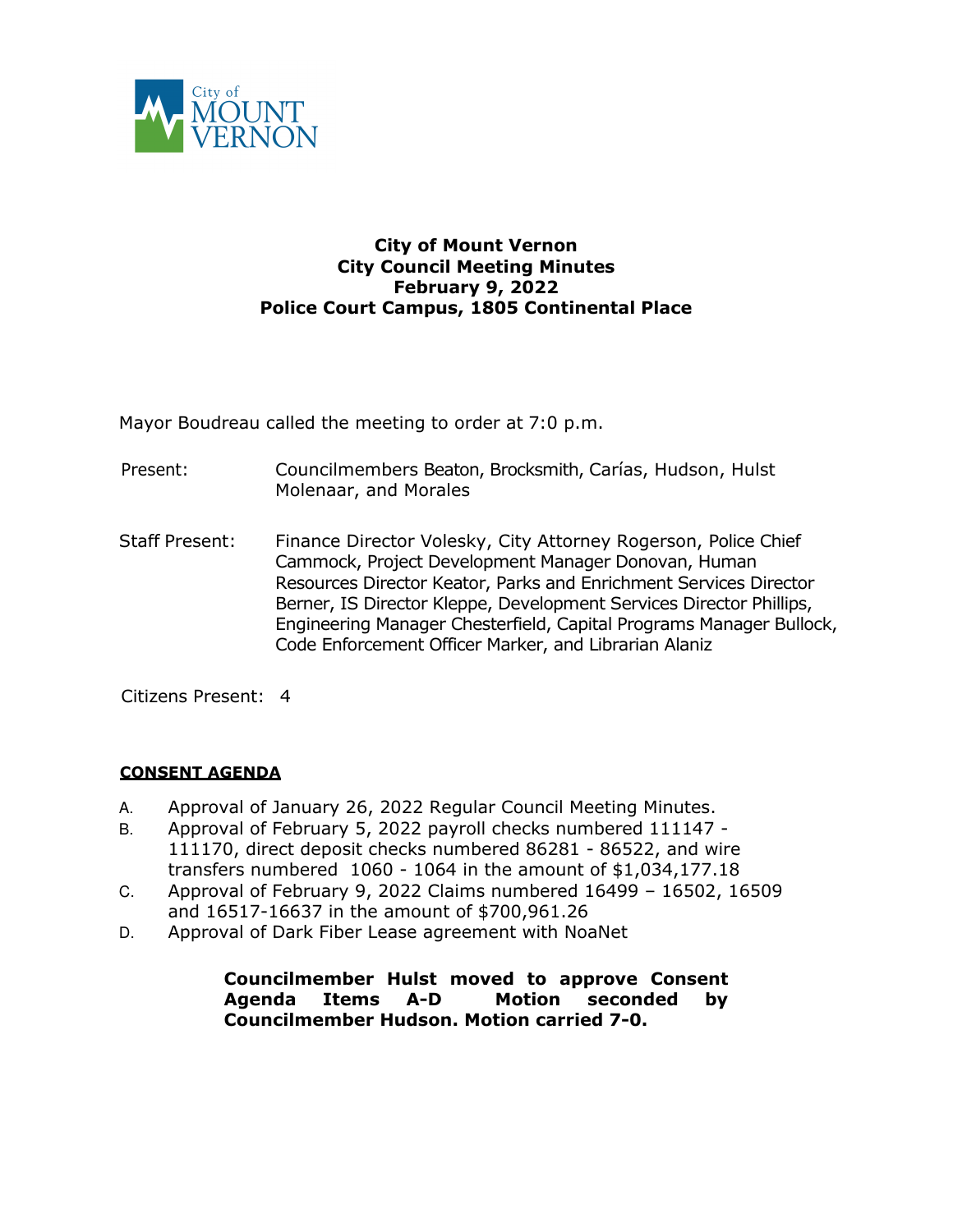## **REPORTS**

- A. Committees
	- 1. Public Works and Library see committee minutes for details.
	- 2. Public Safety see committee minutes for details.
- B. Department
	- 1. Library Update Ms. Alaniz provided an update of library programs and activities.
- C. Public Comments Email

Public Comments sent via email to council@mountvernonwa.gov were read aloud by Mr. Donovan.

- Larry Hilliard, Mount Vernon resident, addressed growth management and affordable housing.
- D. Public Comments
	- none
- E. Councilmember Comments
	- none
- F. Mayor's Report
	- Mayor Boudreau invited citizens to attend the Stormwater Management Program meeting at 6:00 p.m. on March, 9, 2022.
	- Mayor Boudreau thanked the 40<sup>th</sup> and 10<sup>th</sup> District Legislators for their support of the Library Commons Project and encouraged citizens to contact them affirming their support of the project.
- G. Committee Agenda Requests
	- none

## **NEW BUSINESS**

A. Public Hearing – Community Development Block Grant (CDBG) 2022- 2023 Action Plan: Mr. Donovan reviewed the 2022-2023 CDBG Action Plan and outlined the process for plan development. The grant funds can be used for community development and housing needs. The open record public hearing is to allow the views of citizens and other interested parties on the housing and non-housing needs within the city.

Mayor Boudreau opened the public hearing.

• Melissa Self, Community Action of Skagit County, spoke about the resources and services offered to Skagit County residents in need that are funded in part by the CDBG grant.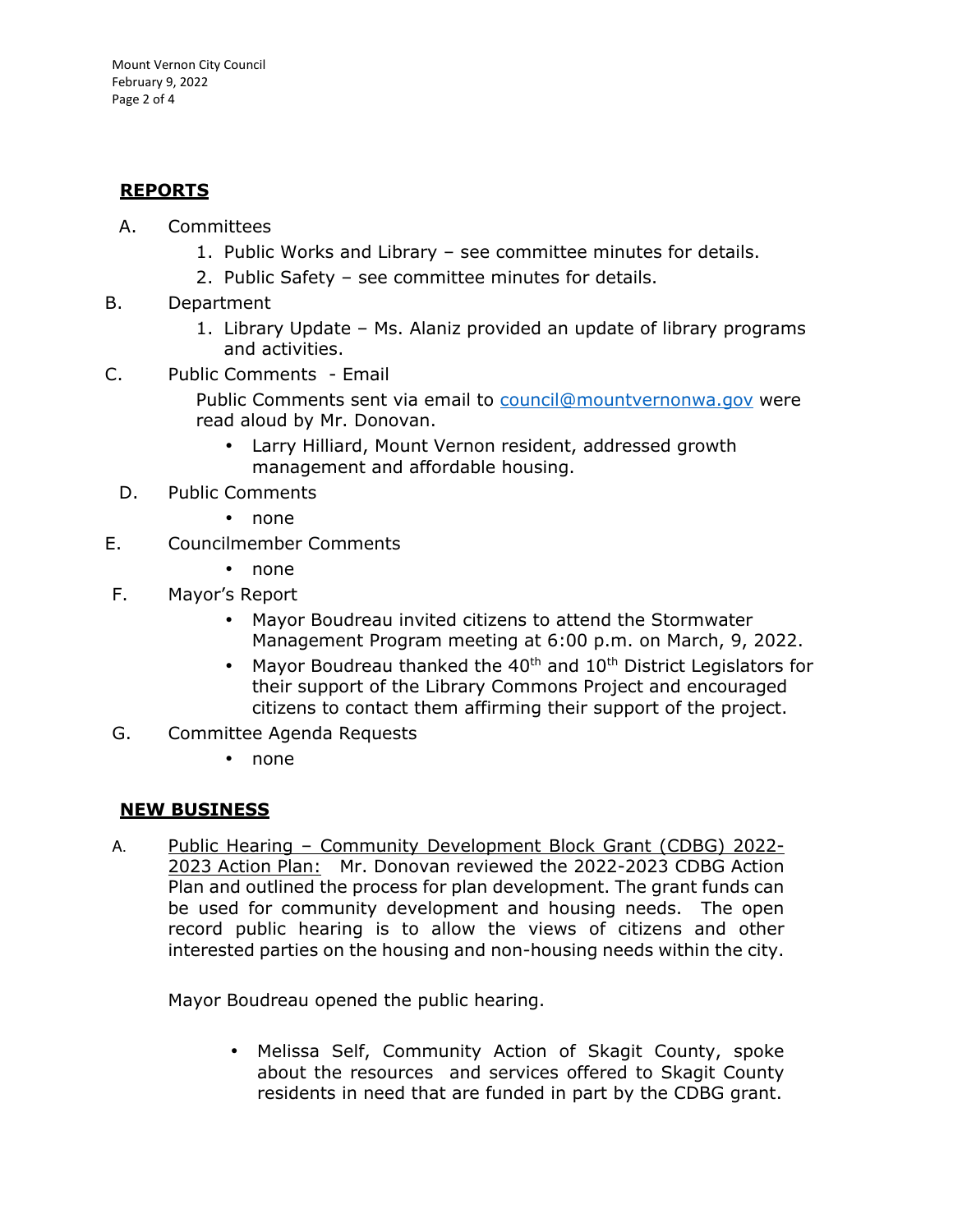• Rachel Kingsley, Housing Authority of Skagit County, spoke about the need for home repair funding for low-income residents in entitlement areas that do not qualify for CDBG funding.

Hearing no additional comments, Mayor Boudreau closed the public hearing.

B. Authorization to Purchase Cyber Security Services: Mr. Kleppe requested authorization to purchase cyber security services from Critical Insight.

> **Councilmember Hudson moved to authorize the purchase of cyber security services from Critical Insight in the amount of \$40,105.81. Motion seconded by Councilmember Hulst. Motion carried 7- 0.**

C. Approval of Agreement with PH Consulting: Mr. Bullock requested approval of Amendment No. 2 to agreement #3624 with PH Consulting to provide additional services to finalize the N. 4<sup>th</sup> Street/Riverside Drive Railroad Crossing Improvements Project. The amendment is necessary to accommodate the design changes and delays due to COVID-19.

> **Councilmember Hudson moved to authorize the Mayor to enter into Amendment No. 2 to Agreement #3624 with PH Consulting for the N. 4th/Riverside Drive Railroad Crossing Improvements Project in the amount of \$49,200. Motion seconded by Councilmember Molenaar. Motion carried 7-0.**

D. Approval of Agreement with Washington State Department of Ecology: Mr. Bullock requested approval of an agreement with the Washington State Department of Ecology for the FY2021-2023 Water Quality Stormwater Capacity Grant.

> **Councilmember Hudson moved to authorize the Mayor to enter into an agreement with Washington State Department of Ecology for the FY2021-2023 Water Quality Stormwater Capacity Grant in the amount of \$50,000. Motion seconded by Councilmember Carías. Motion carried 7-0.**